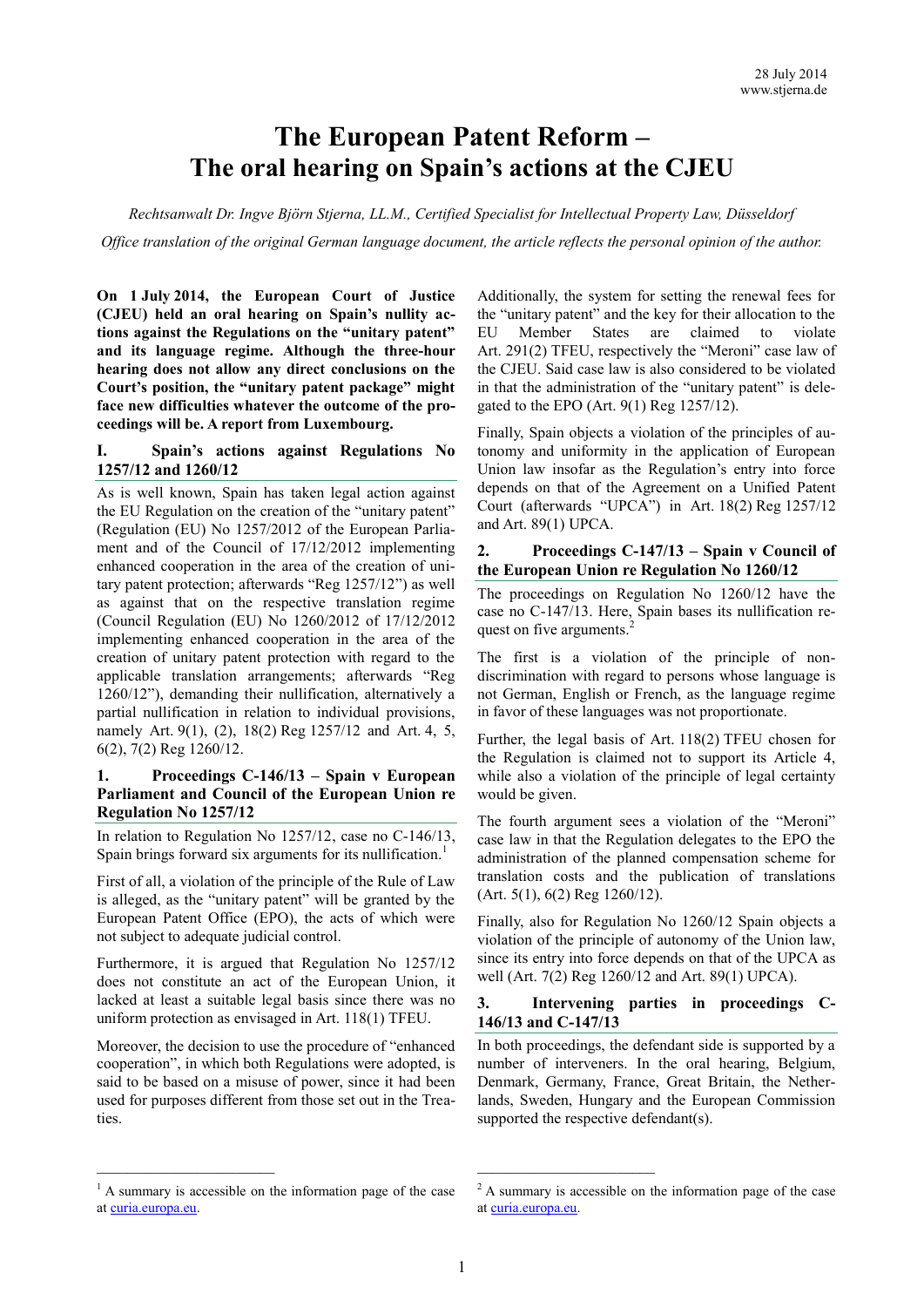### **II. The oral hearing on 01/07/2014**

For both proceedings, C-146/13 and C-147/13, the oral hearing was held on 01/07/2014 at 9:00 a.m.

Prior to the hearing, the CJEU had apparently referred the parties to its decision of 22/01/2014 in matter C- $270/12<sup>3</sup>$  and asked them to comment on its relevance for the present proceedings, most likely in relation to the delegation of tasks against the background of Art. 290 and 291 TFEU and the "Meroni" case law. Furthermore, the parties had obviously been asked to avoid the repetition of arguments which were presented in writing already. The defendants and their interveners had been requested to coordinate their statements and to avoid repetitions, so that each intervener only commented on specific arguments, beyond this referring to the defendants' statements.

In view of the overlapping of the arguments brought forward in both actions, no distinction was made in the oral hearing between the two proceedings; the arguments were discussed together.

The hearing started with an explanation of the arguments asserted by Spain, followed by the replies of the defendants and their interveners, the emphasis of the discussion being on the aspects lack of legal basis of Regulation No 1257/12 and the topic of Art. 291 TFEU, respectively the "Meroni" case law.

Different from the course of the oral hearing and for the sake of clarity, the parties' statements are afterwards presented separately for each argument. The contents of the mentioned statements are partially based on the respective German language simultaneous interpretation. For the avoidance of repetitions, not all of the statements are reproduced here. The contents of the parties' previous written submissions are unknown.

#### **1. Violation of the Rule of Law**

Spain's representative started by emphasizing that the proceedings at the EPO, which has been selected as the granting authority of the "unitary patent", did not guarantee a level of judicial control meeting the requirements defined by the Rule of Law.

This topic is of utmost relevance, especially after interlocutory decision R 19/12 of the EPO's Enlarged Board of Appeal of 25/04/2014, in which respective deficits have, in principle, been confirmed – by a panel of the EPO itself! In her "Statement of Position" in proceedings 1/09, the CJEU's opinion on the initial structure of the unitary patent judiciary, Advocate General *Juliane Kokott* had already expressed doubts in relation to the possibilities of judicial review at the EPO.<sup>4</sup> In Germany, there are currently three constitutional complaints pending at the Federal Constitutional Court, objecting that the level of

 $\mathcal{L}_\text{max}$ 

legal protection at the EPO violates the German Constitution.

In the oral hearing at the CJEU, this argument did not play an independent role, but was discussed in detail in the context of Art. 291 TFEU and the "Meroni" case law.

### **2. Violation of Art. 291 TFEU / the "Meroni" case law**

The largest part of the oral hearing dealt with the question whether the delegation to the EPO of administrative tasks in relation to the "unitary patent" constitutes a violation of Art. 291 TFEU and the "Meroni" case law of the CJEU respectively and what the impact of decision C-270/12 is in this context.

The representative of Spain underlined the position that no valid delegation of competences had taken place, as this would necessarily require an adequate level of judicial control as well as the compatibility with Union law. However, in the present context, the delegation of tasks to the EPO was deficient insofar already as its acts were not subject to adequate judicial control.

The defendants and their interveners objected this, stating that decision C-270/12 had confirmed the continuing applicability of the "Meroni" case law and that the principles set out in it could be transferred to other situations. In the present case, however, the case law would already not be applicable, although the requirements defined by it would nonetheless be fulfilled.

On the aspect of the tasks transferred by Art. 9(1) Reg 1257/12, the Council's representative commented that the EPO would be part of a "specific context" here. As the European Union was not allowed to join the European Patent Convention (EPC), it could not delegate any respective competences either, those were therefore necessarily the responsibility of the Member States. Furthermore, the EPO's decisions were subject to an administrative complaint, so that an adequate level of legal protection was guaranteed. In addition, he referred to Art. 9(3) Reg 1257/12, according to which the Member States participating in the "enhanced cooperation" were obliged to ensure an effective legal protection before the national courts against decisions of the EPO made pursuant to the tasks delegated to it under Art. 9(1) Reg 1257/12.

The representative of Germany agreed with the Council's statement, arguing that neither Art. 291 TFEU nor the "Meroni" case law were applicable in the present case. The Member States could still make use of their competences under Art. 142 ff. EPC, they would not lose them through the Regulation. Instead, she claimed, the European Union made use of its competences only insofar as a patent with uniform protection was created. This had come into existence as a legal title of international law – under the EPC – and would be attributed effect for the Union only in a further step. Therefore, the Member States remained competent to make use of the respective

<sup>&</sup>lt;sup>3</sup> United Kingdom of Great Britain and Northern Ireland v European Parliament and Council of the European Union.

<sup>&</sup>lt;sup>4</sup> Cf. Statement of Position in proceedings 1/09, para. 71 f., accessible at [www.xup.in/dl,99229904.](http://www.xup.in/dl,99229904)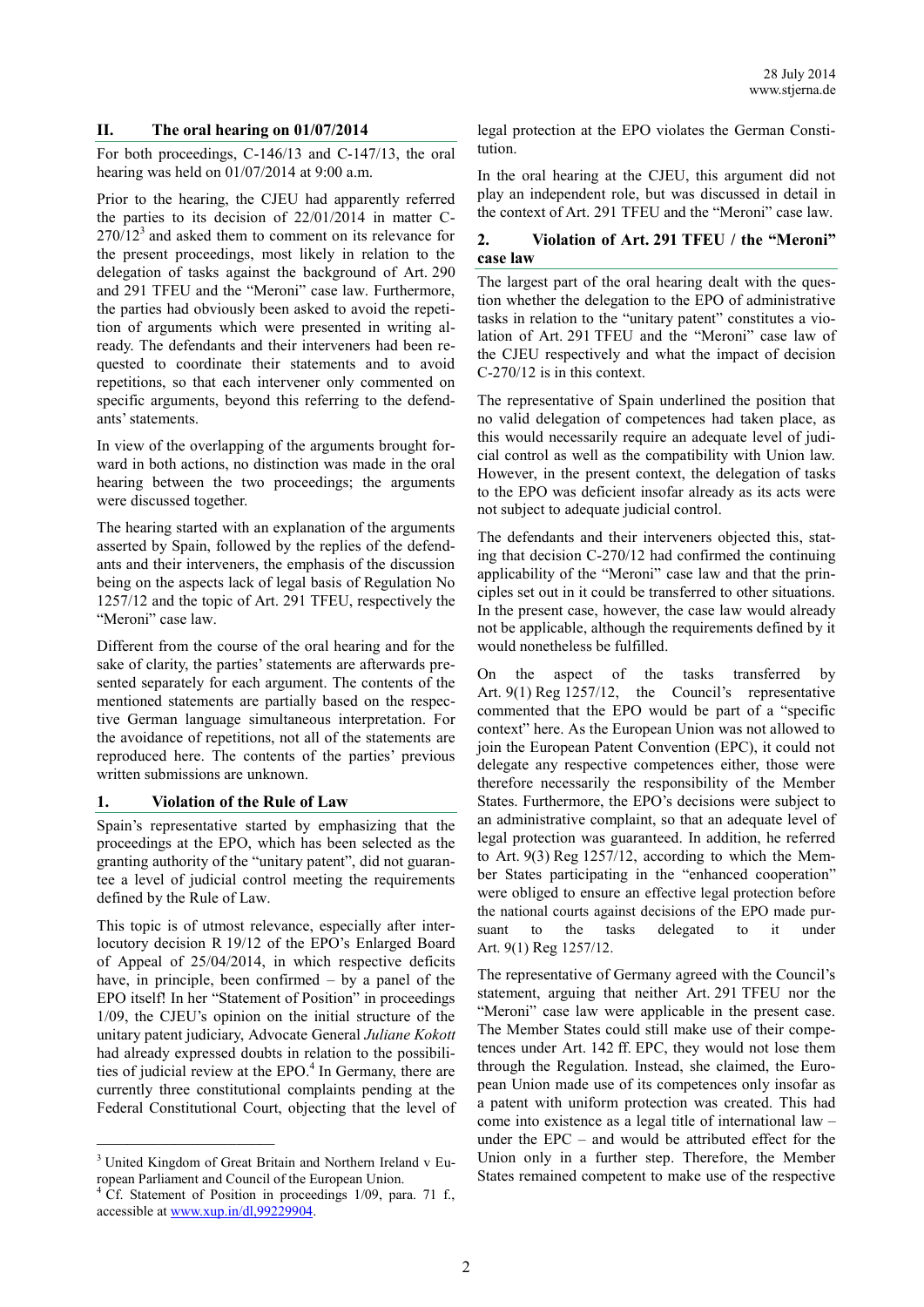rights and duties under the EPC and to execute the respective administration.

This position was shared by Sweden's representative. She argued that Art. 291 TFEU was not applicable, as the Regulations would not delegate any competences. Instead, these competences under the EPC still rested with the Member States.

#### **3. Lack of a legal basis**

A further focus of the hearing was the aspect of whether the "unitary patent" Regulation No 1257/12 had been validly based on Art. 118(1) TFEU.

Spain's representative indicated that Art. 5 of the Regulation only contained a referral to external legal sources, especially to the UPCA. Thus, she claimed, an essential element of the Regulation was replaced by a mere referral to an intergovernmental Agreement, the latter thereby forming the basis of "a figure under Union law", which was not sufficient for Art. 118(1) TFEU. As a consequence, due to the lack of a legal basis, the Regulation could already not be considered as having come into existence.

According to the European Parliament's representative, the Regulation had a firm basis in Art. 118(1) TFEU as it created a patent with uniform effect. Art. 118(1) TFEU would not force the legislator to shape the uniform protection in a certain manner.

The representative of Denmark commented that the Regulation had a "solid legal basis", although the solution was "a bit unusual". He said that Art. 3(2) was the key provision of Regulation No 1257/12, according to which the "unitary patent" provided for uniform protection and an equal effect in all the participating Member States. He said that the "uniform protection" in that sense was also mentioned in Art. 118(1) TFEU, the Regulation's purpose being exactly the creation of such "uniform protection". Art. 5(3) Reg 1257/12 brought about an interaction with the national law of the Member States, while a uniform application of the provision was guaranteed by way of the UPCA.

Germany's representative remarked that in relation to the content and the limitations of the rights from the "unitary patent", Art. 5(3) Reg 1257/12 referred to the national law of the Member States as a "regulatory framework", especially to the UPCA and its Art. 25 to 30. This reference would not mean a violation of Art. 118(1) TFEU, since the Regulation could only be interpreted in a manner that avoided impairing its aims via the UPCA. Art. 25 to 30 UPCA had to be interpreted in a similar manner.

#### **4. "Enhanced cooperation" is based on a misuse of power**

On the argument that the procedure of "enhanced cooperation" which was chosen for the adoption of both Regulations, was based on a misuse of power, Spain's representative commented that this cooperation neither had the aims provided for in the Treaties, nor would it be compliant with Union law.

This position was rejected especially by the representatives of the European Parliament and of Denmark, advising that through the "enhanced cooperation", the legislator had not used and other motives than those set out in Art. 20 TFEU, so that there was no indication of a misuse of power.

#### **5. Violation of the autonomy of Union law**

The connection between the entry into force of both Regulations with that of the UPCA was justified by the representative of Sweden, stating that such link was necessary as, without an effective legal protection, the "unitary patent" was "useless". This had also been emphasized in recital 25 of Regulation No 1257/12, as she remarked. Beyond this, the UPCA made sure that uniform provisions would apply to each "unitary patent".

# **6. Violation of the principle of nondiscrimination by the language regime**

The last of Spain's arguments discussed was the purported discriminating effect of the language regime in favor of German, English and French. Spain's representative explained that also cost reductions for companies allegedly caused by this solution could not constitute a justification, since the system would not guarantee that all companies benefitted from such reductions equally.

The representative of Belgium replied that the planned system fully met the requirements defined by the CJEU, for instance as set out in matters  $C-361/01^5$  and  $C 274/11<sup>6</sup>$ . The additional costs of the previous system were, amongst others, caused by the expenses for translations, while the chosen solution aimed at reducing just these costs.

A similar statement was given by the European Commission's representative. She said that it was not mandatory under Art. 118(2) TFEU to equally use all official languages. Besides, according to her, the CJEU's decision in case C-361/01 had shown that it was possible to use only part of the official languages without causing discrimination. According to her, the requirements set out in this decision were met in the present case. Additionally, it was said to be necessary for the "unitary patent" to produce significant cost savings as to ensure its attractiveness. This purpose was considered served by the chosen language regime.

### **7. The position of the Court**

 $\mathcal{L}_\text{max}$ 

The Court followed closely the statements of the parties and the interveners, but no remarks were made which would allow any inferences as to what its position may be. No questions were asked – not even by the Judge Rapporteur *Marko Ilešič* or the Advocate General *Yves* 

<sup>5</sup> Christina Kik v Office for Harmonisation in the Internal Market, judgment of 09/09/2003.

 $6$  Kingdom of Spain and Italian Republic v Council of the European Union, judgment of 16/04/2013.